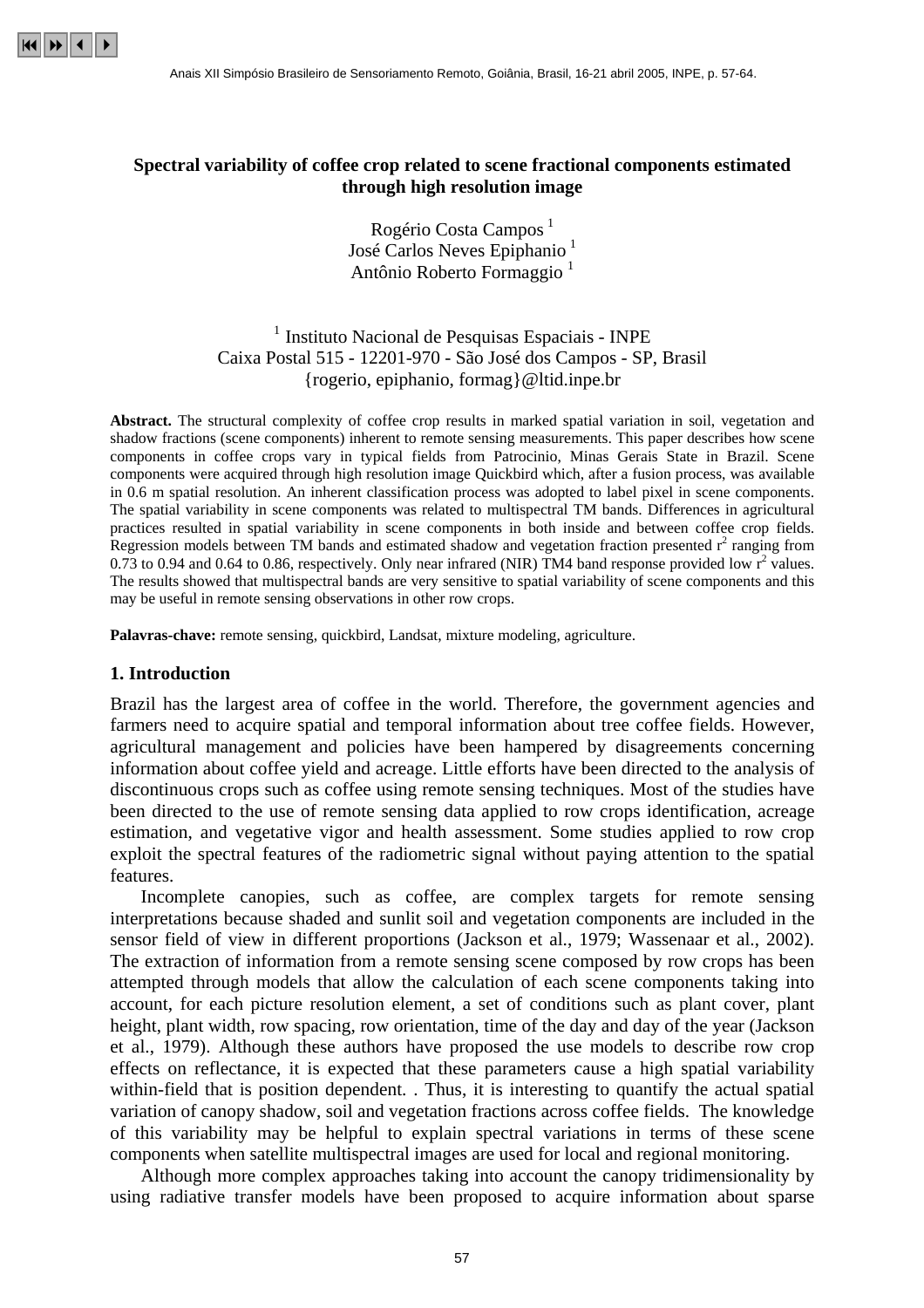vegetation (Kimes and Kirchner, 1982; Myneni et al., 1995), linear mixture modeling has been proved to be more effectivefor extraction of information from multiespectral images (Shimabukuro and Smith, 1995). Linear mixture modeling does not require canopy architectural abstraction followed by mathematical modeling and this is an advantage in relation to radiative transfer models complexity.

In comparison to three vegetation index (NDVI, SAVI and MSAVI), McGwire et al. (2002) found that mixture modeling provided significantly better results to measure small differences in percent green vegetative cover for areas of sparse vegetation in arid environments. They pointed out that vegetation indexes have poor performance when the targets present shaded soil and vegetation in scene composition.

Although scene components fractioning effects are present in most of remote sensing observations, they have not been quantified. Their impact in spectral variability of sparse crops, such as coffee, is little understood; in general, field measurements are tedious and time consuming. However, high resolution images (~1m resolution) have provided an opportunity to observe details of plant canopies and to quantify spatial variation of canopy attributes such as forest shadow fraction (Asner and Warner, 2003) and individual crowns (Asner et al., 2002; Zarco-Tejada et al., 2004). Scalling up techniques have been used to demostrate the relation between field vegetation features and spectral variability in coarse resolution images.

A method using high resolution image is proposed to investigate the spatial variability of scene components in coffee tree fields. The estimated surface fractioning could then be related to TM/Landsat spectral variability.

#### **2. Study area**

The study site is located in Minas Gerais State within the Patrocinio municipality in southwest Brazil. This region accounts for the highest coffee production in Brazil and is important for region economic development (FAEMG, 1996). Coffee is a crop with a very complex spatial structure. Coffee fields are subject to different agricultural practices according to location, coffee species and varieties, site quality and social and economic factors. This variety of practices results in scene components heterogeneity: coffee can be placed in various row spacings, which can vary from 1.5 to 4.5 m depending on the agricultural practices adopted, topographic site condition, water availability and coffee plant variety morphology (Tomazzielo, 2000). This leads to variability in vegetation cover density.

Agricultural practices used by farmers vary in relation to soil cover between rows; in the wet season, farmers allow the grasses to grow in between rows to avoid erosional processess. On the other hand, in the dry season the grasses are removed to avoid competition for water and nutrients between coffee plants and grasses. Thus, the substrate composition that covers the soil between coffee rows varies in reflectance and spatial structure. An additional variability is caused by missing plants in stands poorly managed coffee fields.

#### **3. Estimetion of scene components by high resolution images**

The availability of a 0.61 m panchromatic Quickbird image, in combination with 2.44 m visible (green, blue and red) and infrared bands, offered the opportunity to create an effective 0.6 m VIR pan-sharpened image by fusing these images (Zhang, 2002). This allowed the use of all spectral bands in 0.6 m resolution to spatially distinguish the soil, shadow and vegetation in coffee plantation.

The next step is the choice of spatial resolution to label scene components. Obviously, the scene components could not be fully accommodated in both spectral and spatial resolution available for this study; thus, a proper classification process was necessary. Actually, scene components are accommodated into shaded and sunlit soil, substrate and vegetation.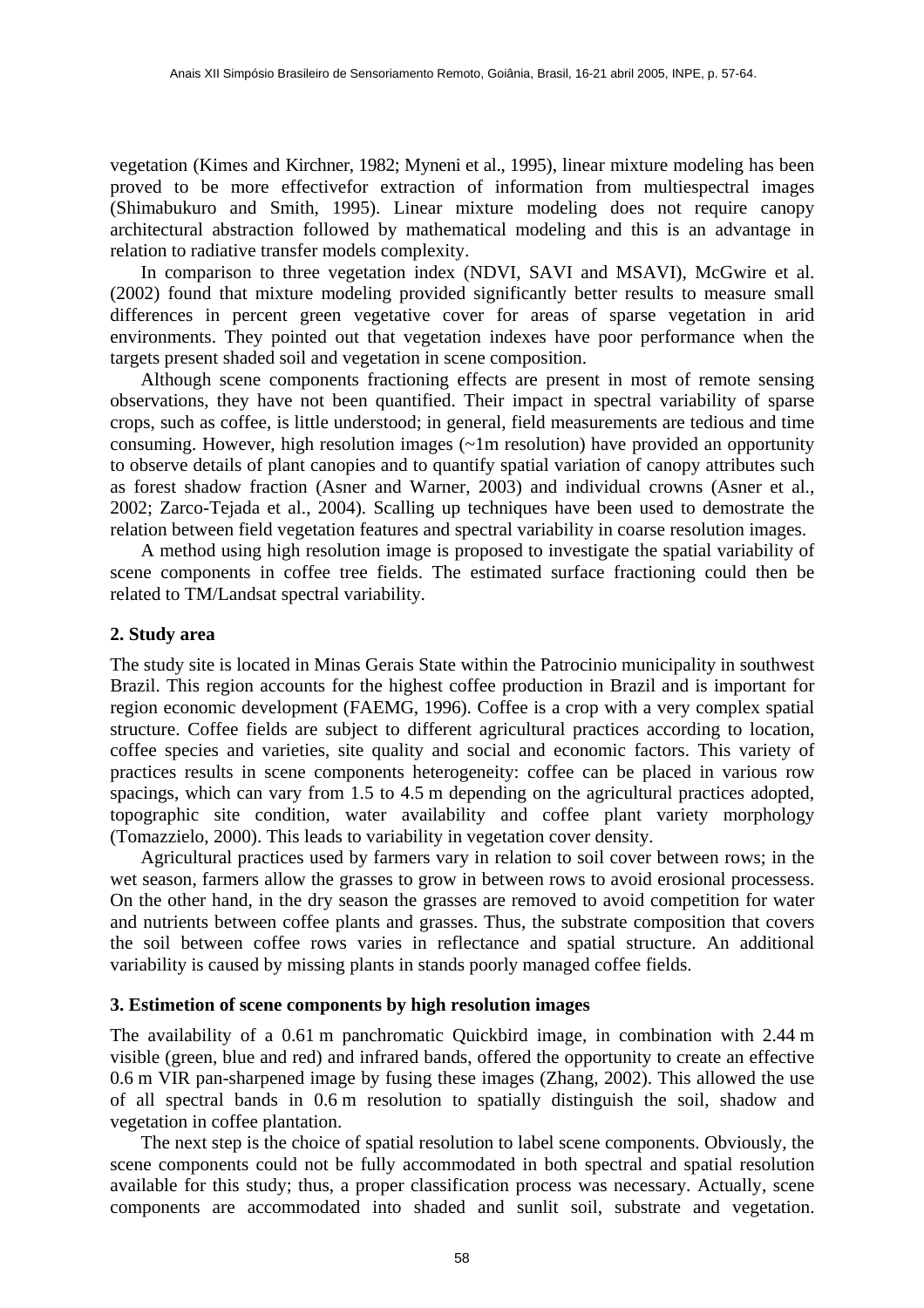However, because of high variability and not enough spectral and spatial resolution, only soil, shadow and vegetation fractions were labeled by the classification method used in this study **(Figure 1)**.



Figure 1. Sampled plot placed in a coffee field located in the fused Quickbird image (left) side). Spatial variability of scene components acquired by the classification method (right side).

According to **Asner and Warner (2003)**, we used the red band histograms to determine a threshold DN (digital number) value between shadows and sunlit features. Depending on the coffee field, this process was successful to label these components. When the fields were poorly managed, the substrate was quite spectrally variable, thus a post supervised classification process was adopted to accommodate the pixel into its actual fraction. Soil fraction was the most difficult case because of high substrate variability (organic matter, dry and wet grasses and coffee crop residuals), which turned this fraction spectrally very heterogeneous.

Five days after Quickbird image acquisition (july  $9<sup>th</sup>$ , 2002) a TM-Landsat-5 image was acquired and both images were registered to assure spatial compatibility. The proximity between the dates of both image acquisitions assured a fair relation between sun position and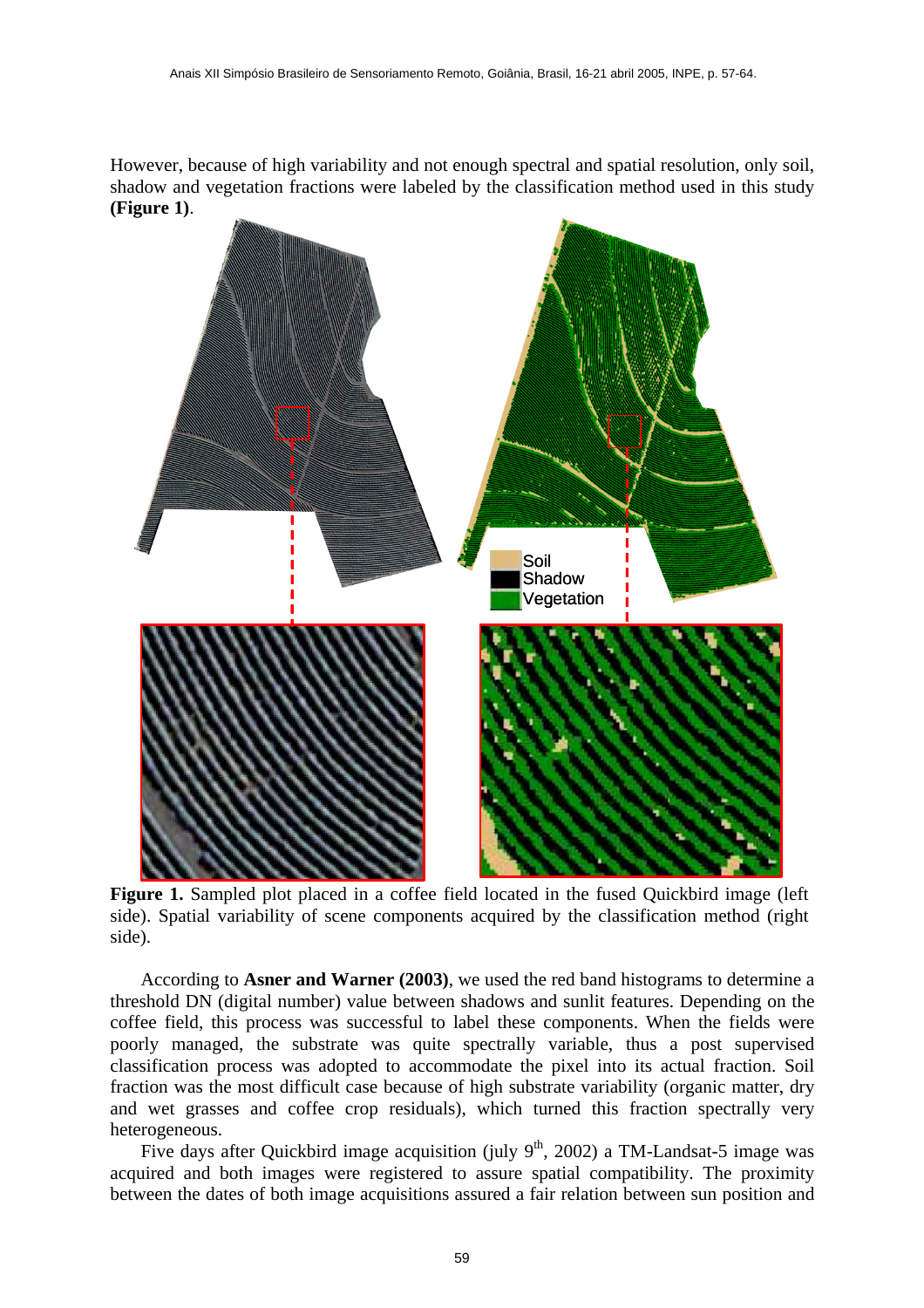angle observation, avoiding changes in shadow patterns. The same sun-sincronous orbit (Quickbird and Landsat) and cloud free days assured almost the same illumination conditions at the time of image acquisitions, eliminating the shadowing daily variations due to the sun elevation.

Scene component fractions were acquired for different coffee fields **(Figure 1)**. Twenty seven field plots were located in specific positions with different row direction, management practices and vegetation cover density. Each plot accounts for vector polygons representing four TM pixels (4 x 30 m x 30 m) placed in coffee fields. The borders of the fields were not used for plot locations in order to minimize uncertainties about missregistration and sensor modulated transfer function.

Regression statistics were generated to outline the relationships between soil, shadow and vegetation fractions and TM spectral bands 1, 2 3, 4 and 5 for each plot corresponding to the average of the four pixels.

#### **4. Results**

As expected, the scene components showed high spatial variability among coffee plots (**Figure 2**). Variations in agricultural management systems caused differences in vegetation cover fraction mainly because of the row spacing variability and plant health state. Even for high row density, poorly managed fields showed an increase in soil fraction and a decrease in shadow fraction. However, in specific sites, vegetation cover increases mainly due to grass cover between coffee trees and rows (gaps) when the crop is poorly managed.. In general, the Quickbird spectral resolution did not allow to separate vegetation fraction into grass and coffee trees. This is possible only when the row spacing is very large.

A reasonable estimate about coffee tree density in a specific field could be made using the number of plants by row distance relation. This is clearly available in the true color composition for high resolution image (**Figure 2**). When row density increases the soil and shadow fractions drop; however this is not straight in all conditions. Even in lower row density (4.0 m row spacing) some plots did not output large shadow fraction. This was observed for those fields with broken rows caused by missing plants in poorly managed coffee fields.



**Figure 2**. Scene components variability along the coffee plots.

The high correlations between shadow and vegetation fractions correspond to tall coffee cultivars in plots in well managed fields. On the other hand, the correlation drops in some sites probably caused by short cultivars or fields of low leaf area index (LAI) due to harvest methods that remove the leaves, and management techniques that remove the stems.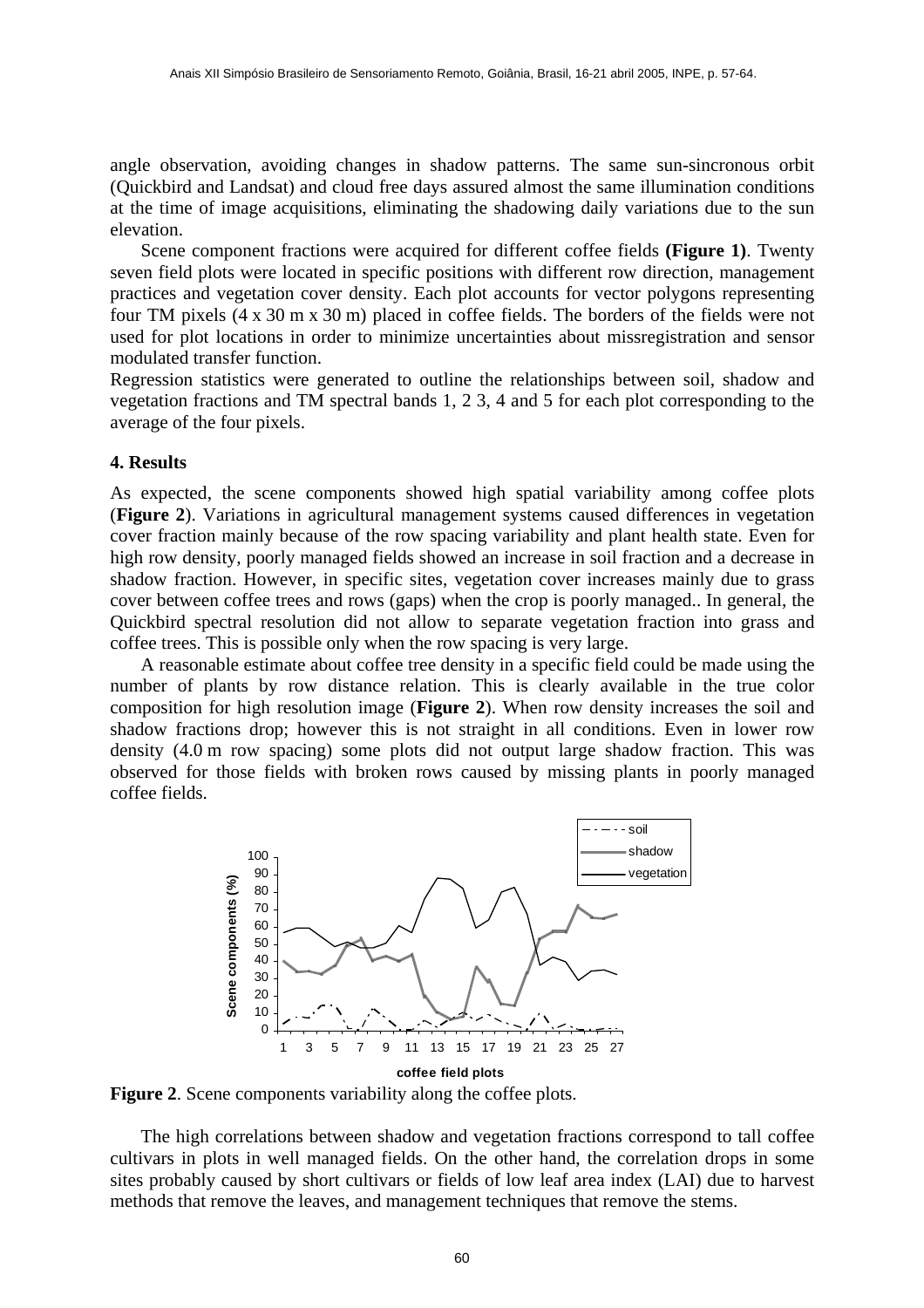There was substantial variation in the observed scene fractions within "Landsat"  $2 \times 2$ pixels (each individual plot) derived from the Quickbird spectral imagery (**Figures 1,2**) scattered on the coffee fields.

The soil fraction was poorly correlated to TM band responses (**Figure 3**). A possible reason is that the soil fraction was the most confused fraction estimated for high resolution classification method applied here. Pixels located out of vegetation and shadow fraction showed a high spectral variability, probably due to the effect of heterogeneous substrate on coffee fields. However, to label the soil pixels taking into account all the substrate variation it would be necessary to derive the substrate endmembers directly from field spectra. The aggregation of all substrate variation into a single soil fraction may explain the bad fit to the regression models between soil fraction and NIR TM band. However, the substrate effect did not seriously disturb the relationship between vegetation and shadow fractions and TM bands (**Figure 3**).

TM bands were highly sensitive to shadow and vegetation fractions (**Figure 3**). Vegetation fraction was positively correlated with almost all TM bands response. This was confirmed by positive gain value of the regression models (**Figure 3**). In general, the sensor response substantially increased as shadow fraction decreased. This suggests that coffee crop and other crops with similar structure (e.g. orchards) are a particular *agricultural biome*, in which the shadow fraction strongly drives the sensor response, and can be considered one of the main attributes related to the observed spectral response differences between different kinds of vegetation. The actual biome maps (Myneni et al., 2002) should consider the changes in shadow pattern for each day of the year in order to avoid erroneous interpretation in remote sensing of row crops.

The effects of scene components on sensor response depend upon both the scene components fractioning in the coffee field and the waveband. Thus, for the range of fractional scene component values occurred in the coffee fields observed here, spectral responses of visible and NIR were different. Visible radiation has a simple interaction with live vegetation in comparison to the NIR radiation. In the red spectral region occurs high photon absorption by pigments, thus reducing directional effects (Curran, 1989) and multiple interactions. The results indicated the low response for visible bands; however, the response is even lower as shadow fraction increased (**Figure 3**). The impact of shadowing is less complex at visible wavelengths because the multiple scattering of radiation is minimal. As a consequence there was a better agreement between scene component fractions and sensor response in this spectral region.

On the other hand, NIR spectral region was more dramatically affected. A bad fit was observed for all three scene components and it was confusing to interpret the relationship between coffee crop structural factors and NIR responses. In addition to the soil labeling dificulty, the interaction between NIR radiation and coffee crop spatial structure is much more complex, as stated by some authors for other crops (Epiphanio and Huete, 1985; ).

#### **5. Conclusions**

Usually high resolution images are not available for crop temporal monitoring in large areas. However, the use of these products to validate the remote sensing interpretation of products of intermediate spatial resolution, such as Landsat images, is very important. This paper presents an example in which a tedious and laborious field work could be replaced for method using a highly detailed image to estimate attributes which are generally measured in the field.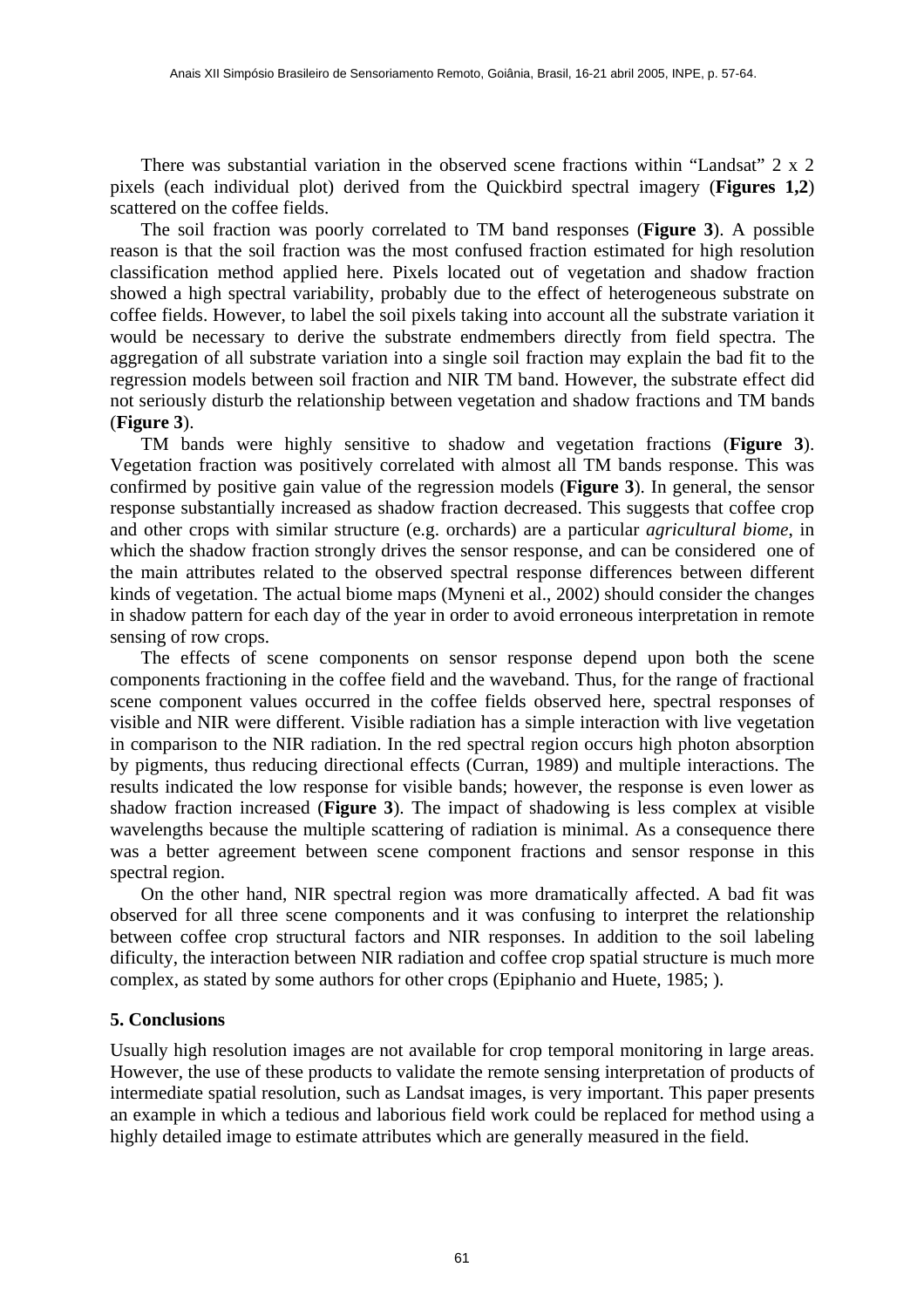

**Figure 3.** Regressions between TM multispectral bands (DN average of four pixels) and percent of scene components for each plot.

Spatial patterns of scene fractions (e.g. shadow and vegetation fractions) in coffee row crop were derived by scene component classification method using fused Quickbird images. Independent of wavelength, it was possible to conclude that changes in the proportion of scene component fraction have substantial impact over the pixel response in multispectral TM data in coffee fields. The spectral variation within coffee fields can also lead to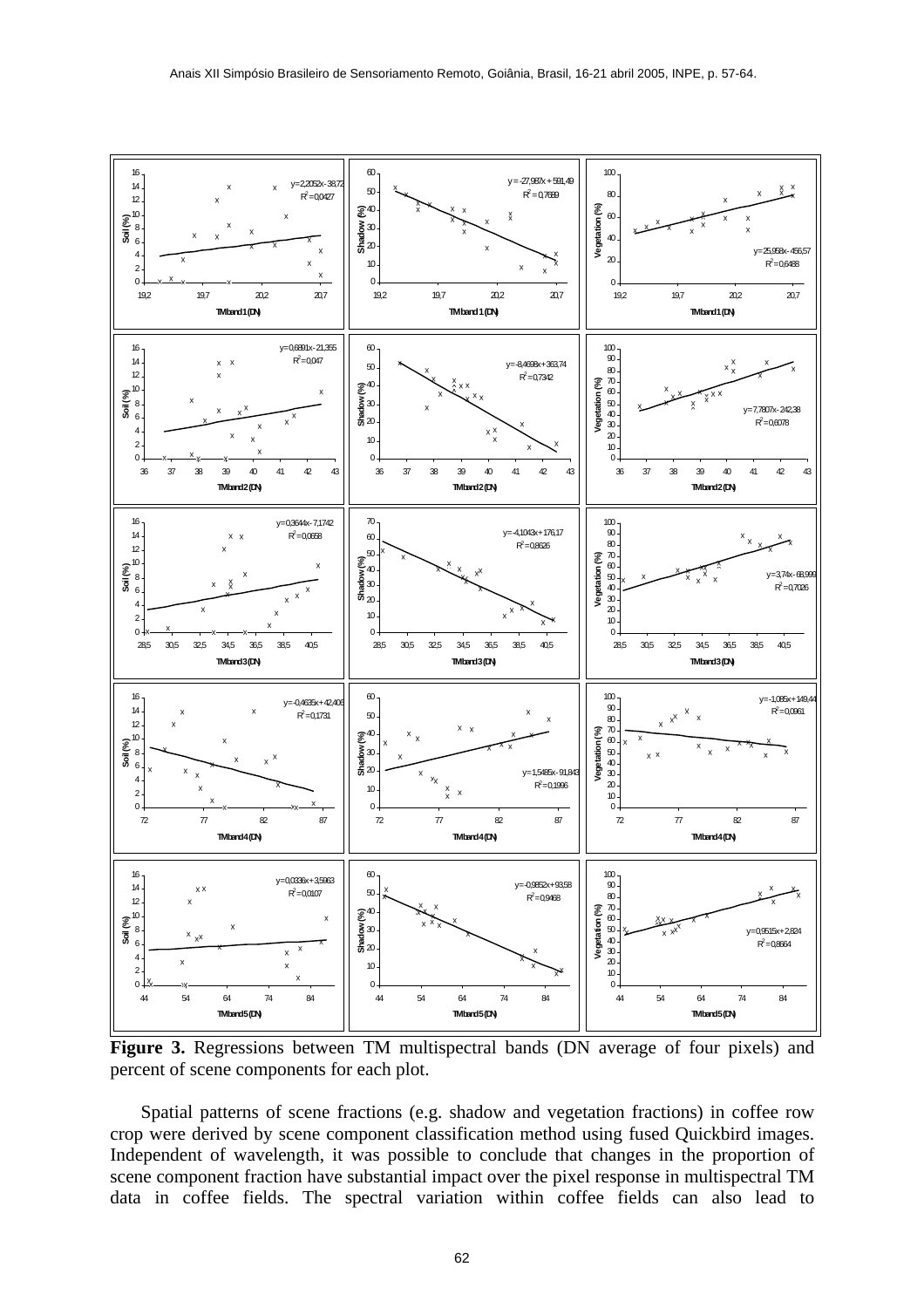misclassification if the training data set is not representative of the full range of spectral variations found in the remote sensing data employed in local and regional monitoring.

The results showed that more studies are needed for the extraction of useful information about perennial crops, such as coffee. The effects of age and agricultural practices and their relations to remote sensing data should be studied in more detail. The scene components: shadow, vegetation and soil have significant impact on the scene radiometry.

We suggest the effects mentioned above be studied in relation to their impact on the CBERS-2 data, as it is now easily available. In addition, as CBERS-2B is planned to be launched with a 2.5 m spatial resolution, the use of this kind of data together with medium resolution data should be encouraged.

Some degree of caution is required in using the NIR waveband and derivative indexes. The relationship between this wavelength and coffee crop spatial structure was not clear, therefore more studies must be done. Moreover, these results are derived from a small area and there are a lot of coffee crop features not addressed in this work. Therefore, these relationships should be understood over a higher geographical and temporal variability.